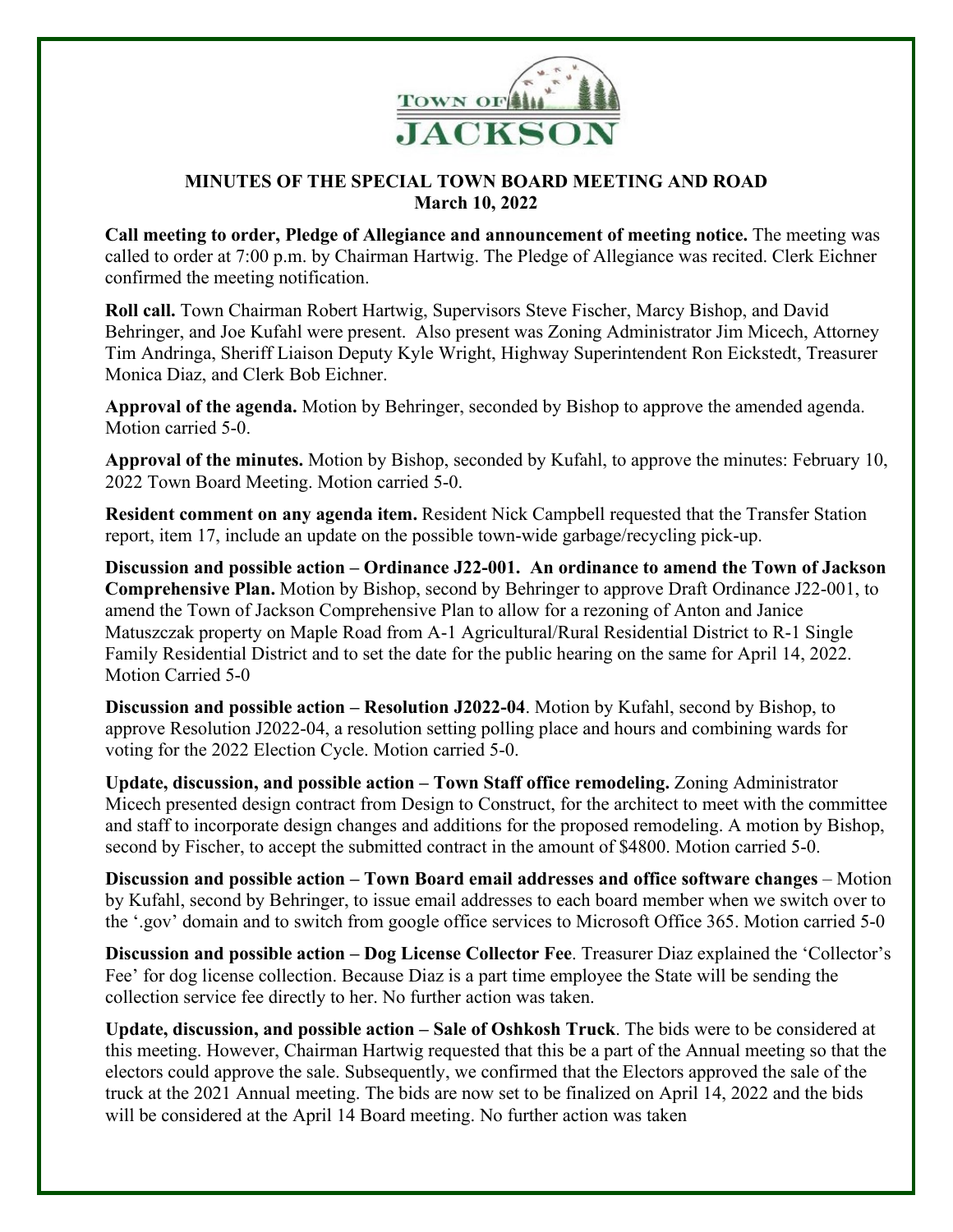**Washington County Sheriff's Department report – Liaison Deputy Kyle Wright.** Deputy Wright introduced himself as our new Sheriff Liaison. Deputy Wright lives in the Strawberry Glen Subdivision. There were 91 incidents reported in February, the top three being, 30 Property Checks, 17 School Grounds visits, and 6 Abandoned/False 911 calls.

**Washington County Board report.** County Supervisor Bishop reported that the county approved the additional funds for the Cedar Creek Road Bridge replacement and a replacement order for the Highway Q round-about. The Board passed a resolution in support of State-wide Election Uniformity. A resolution increasing the salaries for the sheriff and the Clerk of Courts. Deputy Peter Rank retired after 27 years of service.

**Treasurer's report.** Treasurer Diaz reported that we have many town hall rentals including a new monthly reservation for Pharmacol. We are continuing the transition to Town Hall Software.

## **Ground's report.** No Report

**Building's report.** Supr. Behringer reported that due to the DNR Gas spill encasement requirements, the new well will cost about \$120,000. Possible drill on west side of Town Hall would be \$30,000. A quote will be sought to hook up to Village water for comparison. We are still waiting for the dining room furnace replacement; parts are on backorder.

**Transfer Station report.** Bishop was up at the Station every Saturday in February and will continue to monitor into March. Kufahl reported that he received an estimate for curbside pickup from GFL for \$162/year/address. Kufahl also stated that his intent in pursuing curbside was not to eliminate the Transfer station, but rather reduce the use and costs associated with the Transfer station. Mr. Campbell asked about the security of the Station. Using gates is a hindrance to regular Town operations. The better choice is cameras at strategic locations. Bishop will get two more quotes for cameras. Even with Curbside pickup, we will still need to issue placards and we will still need to use the transfer station. There are a lot of factors to consider before we go to referendum.

## **Noxious Weeds report.** No report

**Zoning Administrator's Report.** Micech reported looking into another animal population complaint. A 4.4-acre parcel has 3 horses. 7 goats, and 2 ponies. They are looking into leasing addition land to come into conformance. Micech is also sending out letters regarding work done without permits.

**Highway/Chairman's report.** Plowing and salting continued in February. Recyclables hauled. Aluminum was broken down. The brush pile was burned. A new starter was installed on the simplicity mower. Truck 22 is back from Roland, but the JCB backhoe went into Roland for a new hydraulic valve and front wheel bearings. Frozen culverts were opened. Trucks 12 and 18 had hydraulic hoses replaced. Culvert crossings were cold patched on Pleasant Valley and Mill Roads. The Kubata mower was serviced, and maintenance was done on the plow trucks. The date set for 2022 road tour set for Saturday, March 12, 2022 at 8am.

**Clerk's report.** Mark Mytton, buildings & grounds, asked the board to consider spraying for dandelions on the Town Hall properties. At the direction of the board, we can pursue quotes provided that the treatment is monitored, and the public is protected. The road trip is Saturday March 12, 2022, at 8:00am. Clerk will present a contract for Clerk at the April Board meeting.

**Communications and announcements.** Hartwig and Fischer will be going to BOR training on April 22, 2022. Behringer may also be going. Pioneer Road construction will be moved back to 2023.